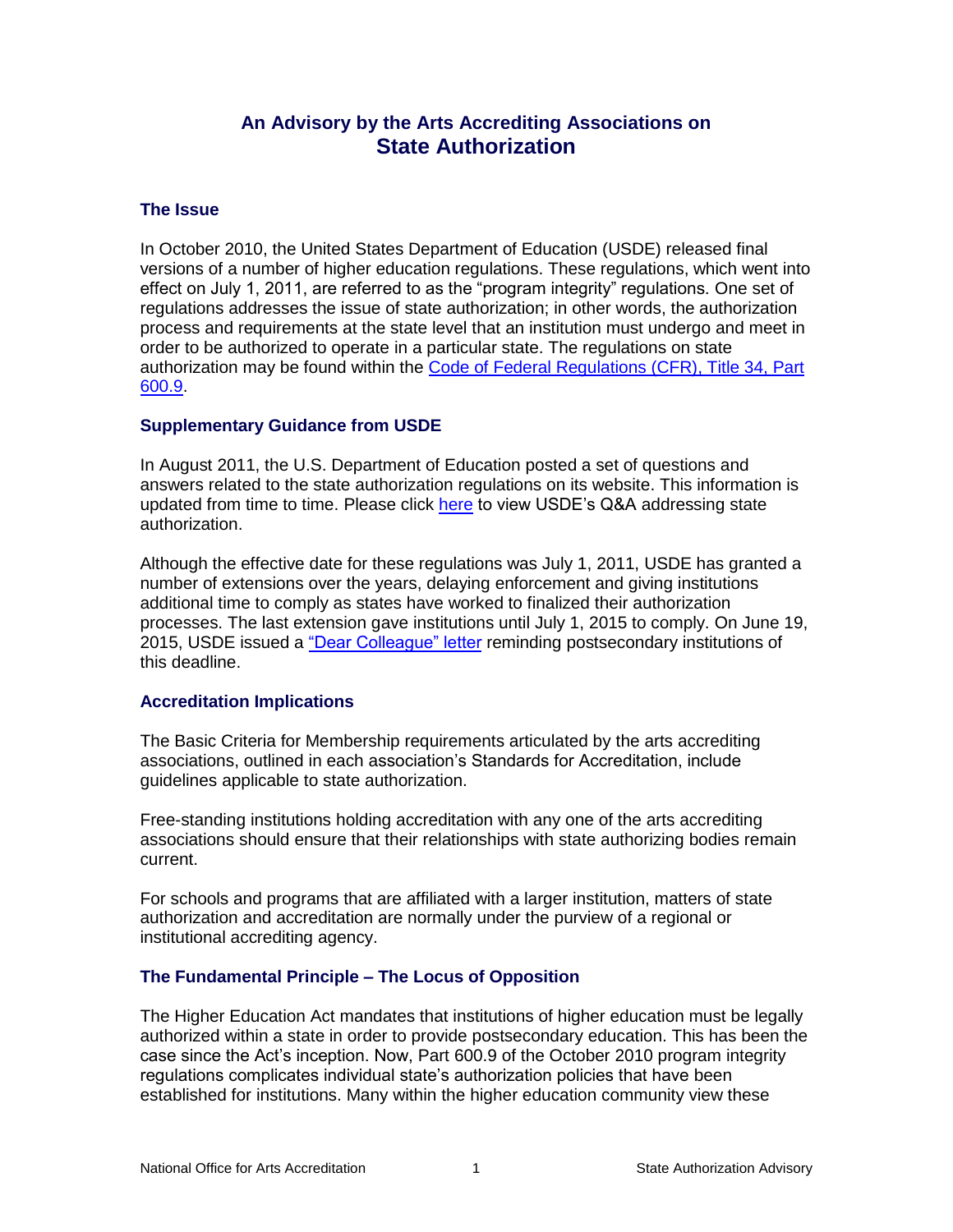regulations as a case of inappropriate federal overreach into decisions best left to the states themselves. For further information on this issue, see the short paper ["Foundational Principles in Federal Law on Accreditation and Higher Education"](http://www.aspa-usa.org/sites/default/files/Federal%20Principles%20and%20Accreditation.pdf) prepared by the Association of Specialized and Professional Accreditors (ASPA). There is also concern regarding the effects this rule will have on private, non-profit institutions, particularly those with religious affiliations and those that are mission-based.

Many in the higher education community took particular issue with the state authorization regulations concerning distance education, which required institutions to obtain authorization from the home states of all of institution's distance education students. Although a federal court ultimately struck down the distance education requirements in June 2012, the other state authorization regulations remain in effect. (For more information on the court case, please see the section "Judicial Challenge" below.)

# **Congressional Efforts to Rescind**

Such legislative proposals have included the 2011 House bill [H.R. 2117,](https://www.govtrack.us/congress/bills/112/hr2117) *Protecting Academic Freedom in Higher Education Act*; the 2011 Senate bill of the same name, [S.](https://www.govtrack.us/congress/bills/112/s1297)  [1297;](https://www.govtrack.us/congress/bills/112/s1297) the 2013 and 2015 versions of the House bill *Supporting Academic Freedom through Regulatory Relief Act,* [H.R. 2637](https://www.govtrack.us/congress/bills/113/hr2637) and [H.R. 970,](https://www.govtrack.us/congress/bills/114/hr970) respectively; and the 2015 Senate bill of the same name, [S. 559.](https://www.govtrack.us/congress/bills/114/s559) These most recent proposals came on the heels of the release of a bipartisan task force report titled *[Recalibrating Regulation of Colleges](http://www.help.senate.gov/imo/media/Regulations_Task_Force_Report_2015_FINAL.pdf)  [and Universities: Report of the Task Force on Federal Regulation of Higher Education](http://www.help.senate.gov/imo/media/Regulations_Task_Force_Report_2015_FINAL.pdf)* that argued that colleges and universities are overregulated.

In order for the state authorization regulations to be rescinded, both the House and the Senate would have to approve a bill introduced during a session of Congress, a joint House-Senate resolution would have to pass both chambers, and the President would have to sign the bill into law. Thus far, none of these proposals have advanced to this stage.

In June, 2015, during the Fiscal Year 2016 appropriations process, education subcommittees in both the House of Representatives and the Senate approved appropriations bills which would prohibit the USDE from using any newly appropriated funds to develop or enforce regulations that expand "the federal government's role in higher education, until Congress has the opportunity to weigh in through the [Higher Education Act] reauthorization process, as appropriate." Among these regulations are those pertaining to state authorization of institutions.

On December 18, 2015, the current administration signed into law the *Consolidated Appropriations Act, 2016,* combining multiple bills, appropriations, and a omnibus spending bill that will fund the federal government for the remainder of fiscal year 2016 (through September 30, 2016). Language regarding the prohibition of the expansion of the USDE is not present in the bill. Neither is it present in the current continuing resolution that funds the government through December 9, 2016.

# **Judicial Challenge and USDE Response**

Prior to its effective date of July 1, 2011, many in the higher education community voiced strong opposition to the final state authorization rule.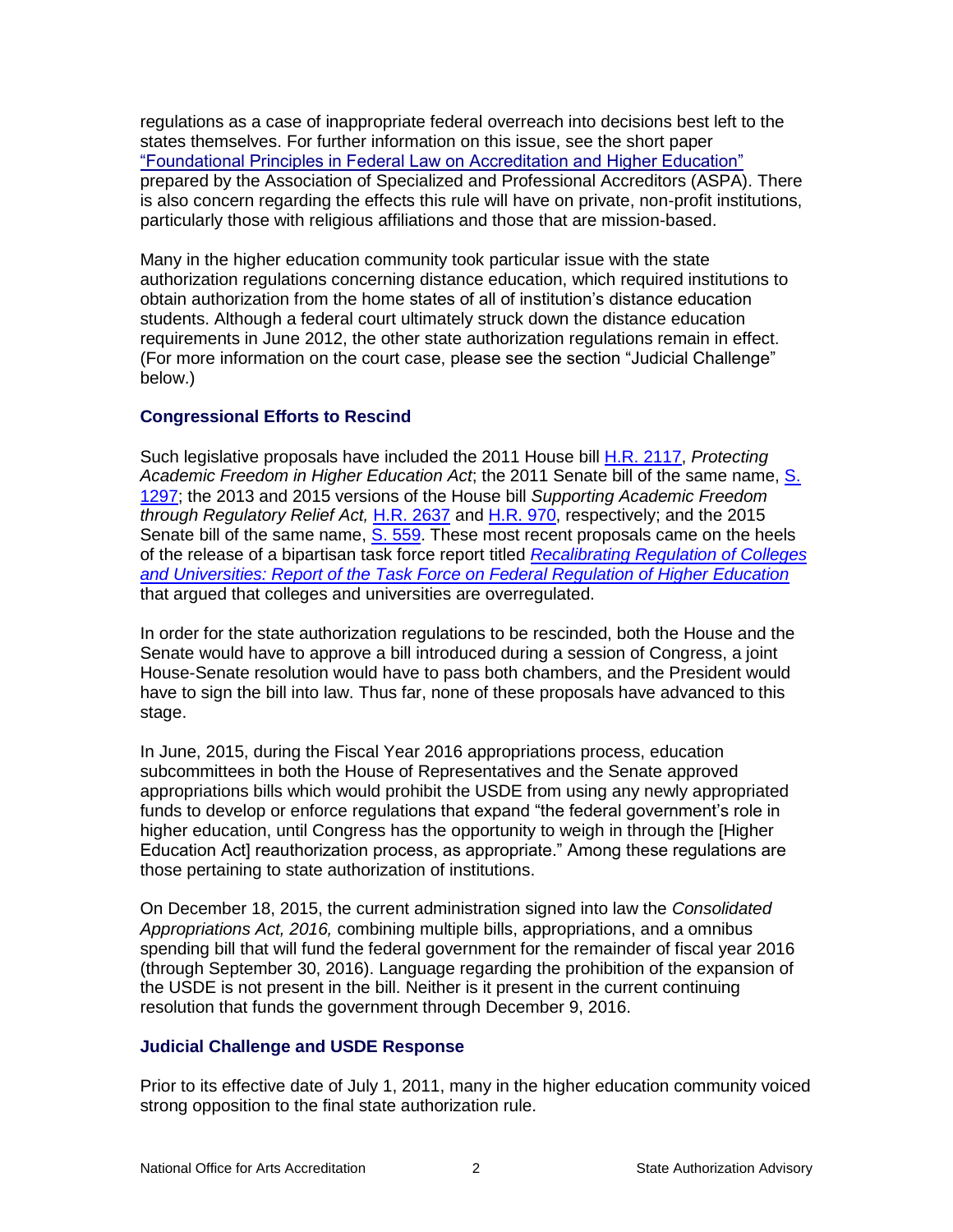It is important to note that the distance education component of the regulation was added to the final rule shortly before it was published in in the *Federal Register* in October 2010. There was no opportunity for comment on the issue of distance education during the period of negotiating rulemaking.

This lack of opportunity for comment and additional concerns about the regulation led the Association of Private Sector Colleges and Universities to file a lawsuit against USDE in January 2011. In July 2011, a federal judge voided the section of the state authorization regulation related to distance education. USDE filed an appeal.

Then in June 2012, the U.S. Court of Appeals for the District of Columbia echoed much of the federal judge's earlier decision and vacated Part 600.9(c) of the program integrity regulations, those related to state authorization in instances of distance education. In its [decision,](http://www.cadc.uscourts.gov/internet/opinions.nsf/969CEC5FCB92F81685257A14004F3131/$file/11-5174-1377087.pdf) the Court stated that USDE had "failed to provide adequate notice of the rule to regulated parties [prior to the finalization of the rule]." The remainder of the state authorization regulations were upheld.

In late July 2012, USDE released a "Dear Colleague" [letter](http://ifap.ed.gov/dpcletters/attachments/GEN1213Attach.pdf) related to state authorization. Its answer to Question 7 addresses the court ruling. It states that "[a]s a result [of the Appeals Court Ruling] institutions must comply with provisions found in 600.9(a). The Department will not enforce the requirements of 600.9(c), although institutions continue to be responsible for complying with all State laws as they relate to distance education."

In the meantime, state laws regarding state authorization for distance education programs remain.

# **State Action and Reciprocity Agreements**

After the state authorization regulations went into effect, a number of states quickly passed laws that required institutions offering distance education to apply for state authorization in order to be eligible to enroll students from their state. Many states continue to enforce such authorization requirements despite the court's vacating of these particular regulations due to their own changes in state law. In an effort to facilitate cooperation, some states have established reciprocity agreements – in other words, states have agreed to accept each other's authorization. In addition, the National Council [for State Authorization Reciprocity Agreements \(NC-SARA\)](http://nc-sara.org/) has been created.

# **Negotiated Rulemaking**

In early 2014, the U.S. Department of Education, wishing to reinstate the vacated state authorization regulations related to distance education, began a set of negotiated rulemaking sessions on this and other matters of program integrity and improvement. Negotiated rulemaking is the process by which certain government agencies draft, revise, and finalize federal regulations. Various stakeholders are represented during the negotiations, and the public is given the opportunity to provide comment on drafts prior to finalization.

On the negotiated rulemaking agenda was both state authorization of distance education and state authorization of foreign locations of domestic institutions. USDE has yet to